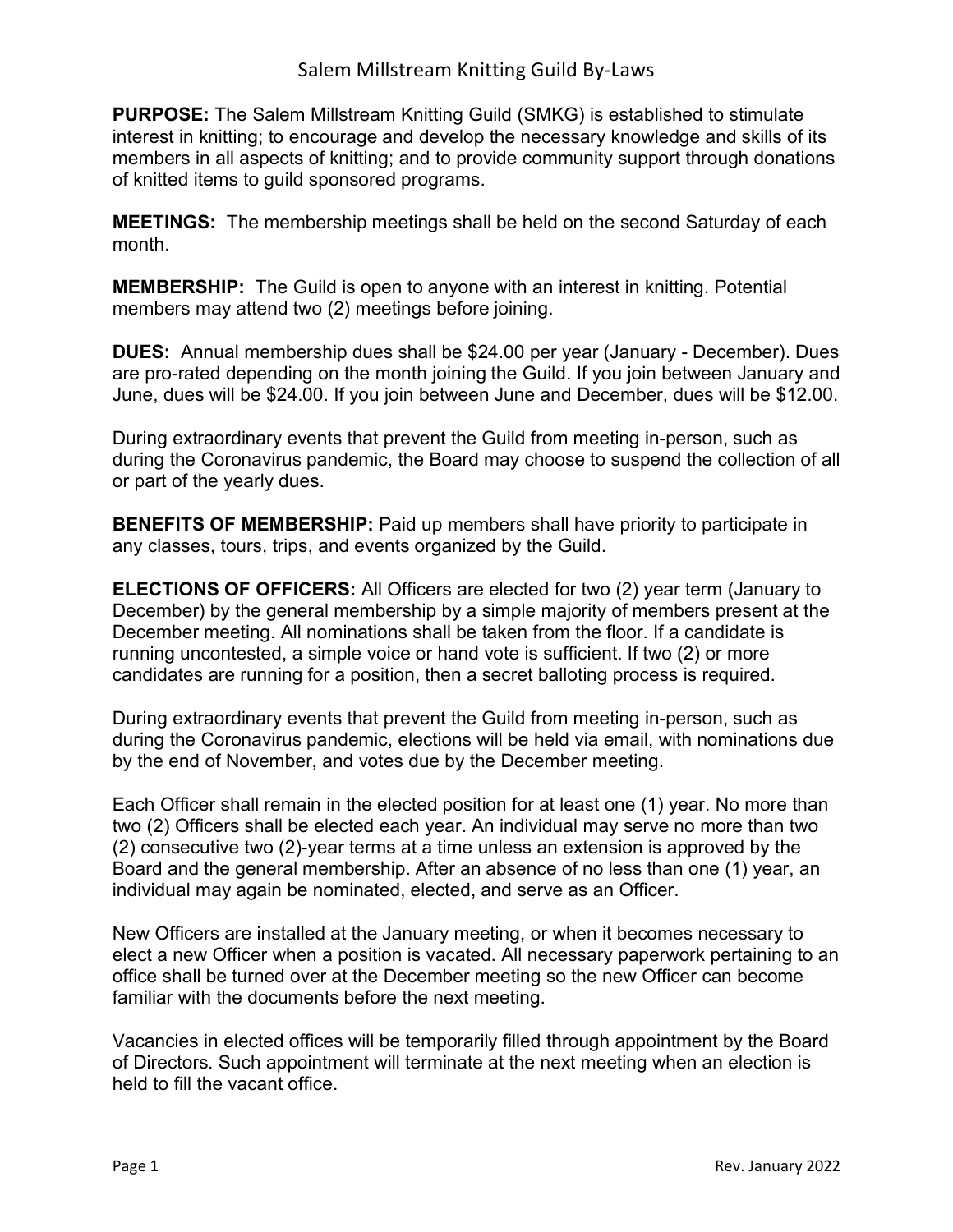**OFFICERS AND DUTIES:** Guild Officers are President, Secretary, Treasurer.

The below listed duties maybe delegated to other Guild members as deemed appropriate by the Board with the responsibility remaining with the elected officer.

**PRESIDENT:** The President shall preside at all meetings of the membership, all meetings of the Board of Directors, and shall be an ex-officio member of any committee established by the guild.

The President, with the advice and consent of the Board of Directors, shall appoint standing or ad hoc committees to be established by the guild.

The President sets the agenda and conducts the monthly Guild meeting and Board of Directors meeting.

**SECRETARY:** The secretary is the caretaker of the Guild documents (i.e., quild roster, forms, agendas etc.), producing and distributing the monthly minutes, and electronic communication with the membership.

The Secretary also maintains stewardship over the Guild's In-Focus projector and makes it available for use during meetings, when needed.

**TREASURER:** It is the responsibility of the treasurer to handle the money coming in and going out of the Salem Millstream Knitting Guild (SMKG) account. The treasurer makes deposits, writes checks, balances the checkbook, checks the post office box and gives periodic reports at guild meetings.

**COMMITTEES:** The Board may authorize Committees and define their duties. The President, with the approval of the Board, appoints the Chairs of Committees who, in turn, may select their own Committee members. The Chair reports the activities of the Committee to the Board at a time determined by the Board.

**BOARD OF DIRECTORS:** The Board of Directors consists of all current Officers and the immediate past President. The Board considers questions on policy and makes recommendations to the general membership for approval.

The Board shall meet at least four (4) times (once a quarter) each year. A majority of the Board shall constitute a quorum for transaction of business at any meeting.

**QUORUM:** A quorum shall be a majority vote of the membership present at the business meeting.

Basic parliamentary procedures shall govern Business Meetings held at the discretion of the Board and at least one annually.